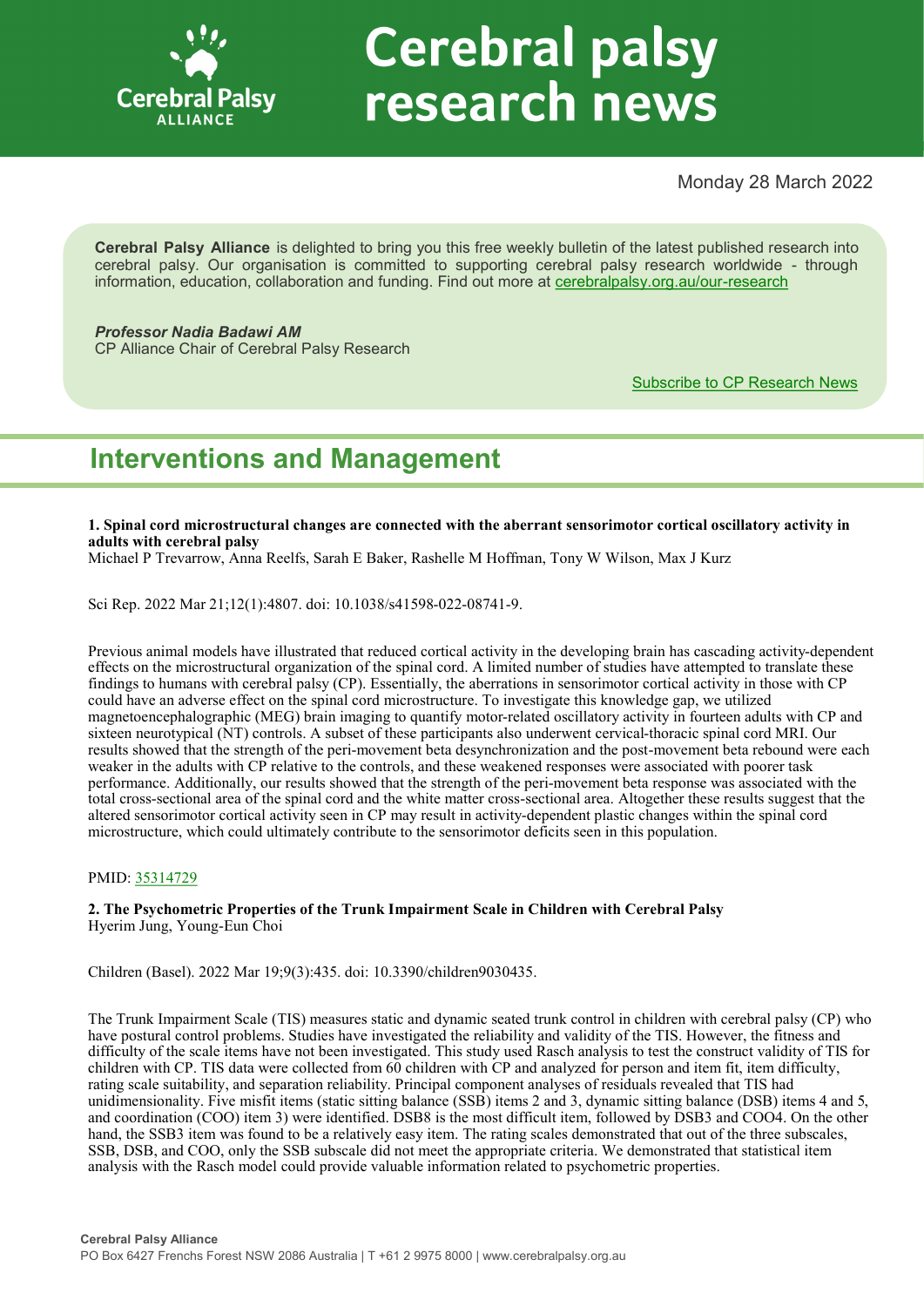# PMID: [35327807](http://www.ncbi.nlm.nih.gov/pubmed/35327807)

**3. Reliability and validity of the Swaymeter for measuring the trunk control in children with spastic cerebral palsy** Arisa Parameyong, Sirinun Boripuntakul, Nuanlaor Thawinchai, Jitapa Chawawisuttikool, Teerawat Kamnardsiri

Dev Neurorehabil. 2022 Mar 23;1-7. doi: 10.1080/17518423.2022.2055189. Online ahead of print.

Aims: To examine the reliability and validity of a simple device, the Swaymeter, for measuring trunk control in children with CP. Methods: Twenty children with spastic CP participated in this study. Trunk sway was measured while quietly sitting for 30s. Children lean forward or backward as far as possible for measuring dynamic balance range. Test-retest reliability was conducted. The concurrent and construct validity of the Swaymeter was assessed by comparison to the motion capture system and gross motor function measure (GMFM). Results: The reliability of the Swaymeter was moderate to excellent in measuring trunk sway and dynamic balance range (ICCs =  $0.696-0.948$ ). Concurrent validity showed good results ( $r = 0.818-0.997$ ) and construct validity of dynamic balance in anterior direction showed moderate to high correlation with the GMFM ( $r = 0.599$ -0.849). Conclusion: Assessment of trunk control in a sitting position using the Swaymeter in this study was valid and reliable in children with CP.

#### PMID: [35319339](http://www.ncbi.nlm.nih.gov/pubmed/35319339)

#### **4. Operative treatment of the young cerebral palsy hip** Hyrum Judd, Joshua E Hyman

J Pediatr Rehabil Med. 2022 Mar 12. doi: 10.3233/PRM-220022. Online ahead of print.

Hip dysplasia, subluxation, and eventual hip dislocation are commonly encountered in the cerebral palsy population secondary to spasticity and loss of motor control, especially in those patients with more severe neurologic involvement. The treatment of hip disorders in these patients should take into account the degree of limb and hip involvement, pain severity, and overall functioning. Conservative management focuses on mitigating spasticity and preserving range of motion in order to provide an environment in which the femoral head remains concentrically reduced in the acetabulum. However, operative management, consisting of soft tissue or tendon releases, femoral or pelvic osteotomies, or hip salvage procedures, is sometimes necessary to treat the painful, subluxated, or dislocated hip. Radiographic hip surveillance in the pediatric cerebral palsy population is used to guide operative treatment. Long term hip containment is generally improved when surgical intervention is performed in the earlier stages of dysplasia. Younger patients who demonstrate progressive hip subluxation despite conservative measures may be carefully selected to undergo soft tissue procedures. Bony reconstruction, with adjunctive soft tissue procedures, is often necessary to better contain the proximal femur in patients above the age of four years.

# PMID: [35311730](http://www.ncbi.nlm.nih.gov/pubmed/35311730)

#### **5. Hip surveillance for patients with cerebral palsy in the United States** M Wade Shrader, Paul H Gross, Amy F Bailes, Amanda T Whitaker

J Pediatr Rehabil Med. 2022 Mar 12. doi: 10.3233/PRM-220013. Online ahead of print.

No abstract available

# PMID: [35311728](http://www.ncbi.nlm.nih.gov/pubmed/35311728)

#### **6. A pediatric physiatrist's approach to neuromuscular hip dysplasia in cerebral palsy** Amy Tenaglia, Hana Azizi, Heakyung Kim

Review J Pediatr Rehabil Med. 2022 Mar 12. doi: 10.3233/PRM-220007. Online ahead of print.

Cerebral palsy (CP) encompasses a group of disorders pertaining to abnormalities in movement, tone, and/or posture due to a nonprogressive lesion to an immature brain. Hip dysplasia is the second most common orthopedic deformity seen in CP, and its severity can range from a hip at risk for subluxation to full hip dislocation with degenerative changes. The purpose of this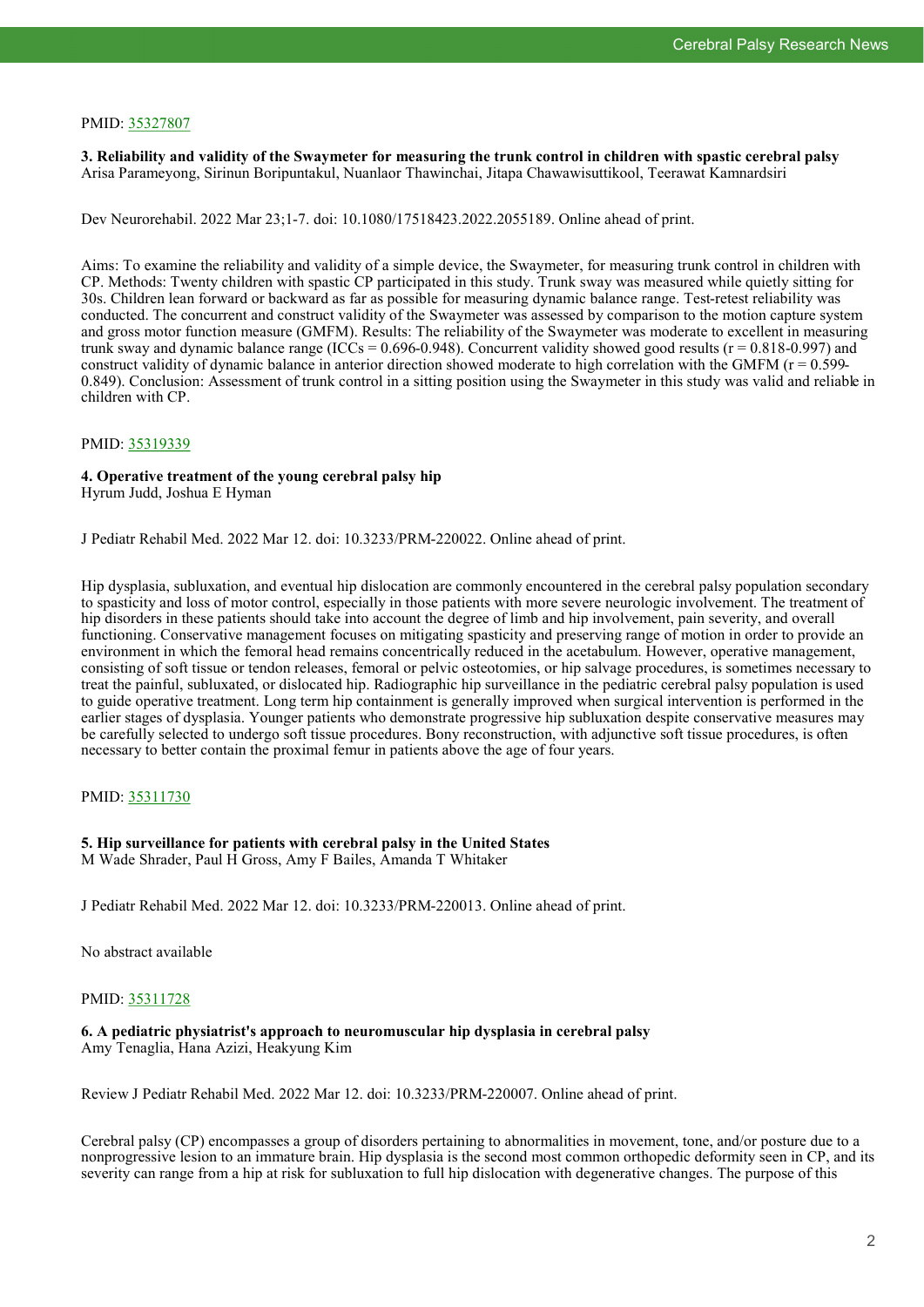article is to review the hip pathologies that occur in CP focusing on their pathogenesis, physical exam findings, impact on function, and conservative treatment. Through a review of the medical literature, it is demonstrated that early, aggressive, and comprehensive care led by a pediatric physiatrist is essential to mitigate progression to complete hip dislocation and preserve range of motion, prevent contracture, and promote maximum functional ability in all children with CP.

# PMID: [35311727](http://www.ncbi.nlm.nih.gov/pubmed/35311727)

#### **7. Australian hip surveillance guidelines at 10 years: New evidence and implementation**

Noula Gibson, Meredith Wynter, Pam Thomason, Felicity Baker, Heather Burnett, H Kerr Graham, Megan Kentish, Sarah C Love, Eliza Maloney, Katherine Stannage, Kate Willoughby

J Pediatr Rehabil Med. 2022 Mar 15. doi: 10.3233/PRM-220017. Online ahead of print.

Optimum management of hip displacement in children with cerebral palsy (CP) is facilitated by an approach that focuses on anticipatory and preventive measures. Hip surveillance programs for children with CP were developed at the beginning of the new millennium, with the purpose of identifying hip displacement sufficiently early to permit a choice of effective management options. In the early years, hip surveillance was guided by epidemiological analysis of population-based studies of prevalence. In Australia, a National Hip Surveillance in CP Working Group was first convened in 2005. This resulted in a 2008 Consensus Statement of recommendations published and endorsed by Australasian Academy of Cerebral Palsy and Developmental Medicine (AusACPDM). The group undertook that the recommendations should be reviewed every 5 years to ensure currency and congruency with the emerging evidence base. As new evidence became available, hip surveillance guidelines developed, with the most recent 2020 Australian Hip Surveillance Guidelines endorsed by the AusACPDM. Implementing comprehensive hip surveillance programs has now been shown to improve the natural history of hip dislocations and improve quality of life. Standardised hip surveillance programs can also facilitate planning for multicentre research through harmonisation of data collection. This, in turn, can help with the identification of robust new evidence that is based on large cohort or population studies. Here a review of evidence informing the updated 2020 Hip Surveillance Guidelines is presented.

# PMID: [35311729](http://www.ncbi.nlm.nih.gov/pubmed/35311729)

**8. Ankle-foot orthosis adherence in children and adolescents with cerebral palsy: A scoping review** Alice Faux-Nightingale, Mihaela Kelemen, Caroline Stewart

Prosthet Orthot Int. 2022 Mar 22. doi: 10.1097/PXR.0000000000000095. Online ahead of print.

Ankle-foot orthoses (AFOs) are commonly supplied to children with cerebral palsy (CP) to support their gait. However, usage is reported to decrease through adolescence. Because AFOs can allow users to engage in daily activities and develop their independence, a wider understanding of nonadherence is essential to determining the most appropriate ways to support orthotic prescription for children with CP in the future. This scoping review will present the literature that investigates AFO adherence of children or adolescents with CP and identify potential avenues for future research and practice.A literature search was carried out using the EBSCO and Web of Science databases to identify literature that investigates AFO adherence by children with CP through measurement of AFO usage and exploration of factors that may influence that usage. Papers that investigated AFO adherence in children/adolescents with CP, either through usage or factors that could affect usage, were included in this review. Data were synthesized using a charting form developed for this review. In total, three papers were included in this review. Two included assessments of AFO usage and all three included at least anecdotal references to factors that could influence that usage.Variation in usage time was seen across participants in all studies, although the method used to record usage may influence reported usage values. Key factors that could affect usage were observed in four key categories: physical/ AFO-related factors, personal factors, social factors, and situational appropriateness. Adherence is a complex subject, and both measurement of usage and factors that influence usage are key components needed to understand how children engage with their AFO. By better understanding the motivators and barriers to adherence, it is possible to better support the provision of AFOs in the future.

# PMID: [35315831](http://www.ncbi.nlm.nih.gov/pubmed/35315831)

#### **9. Orthoses for neurological ankles** Stephen Kirker

Editorial Pract Neurol. 2022 Mar 24;practneurol-2022-003357. doi: 10.1136/practneurol-2022-003357. Online ahead of print.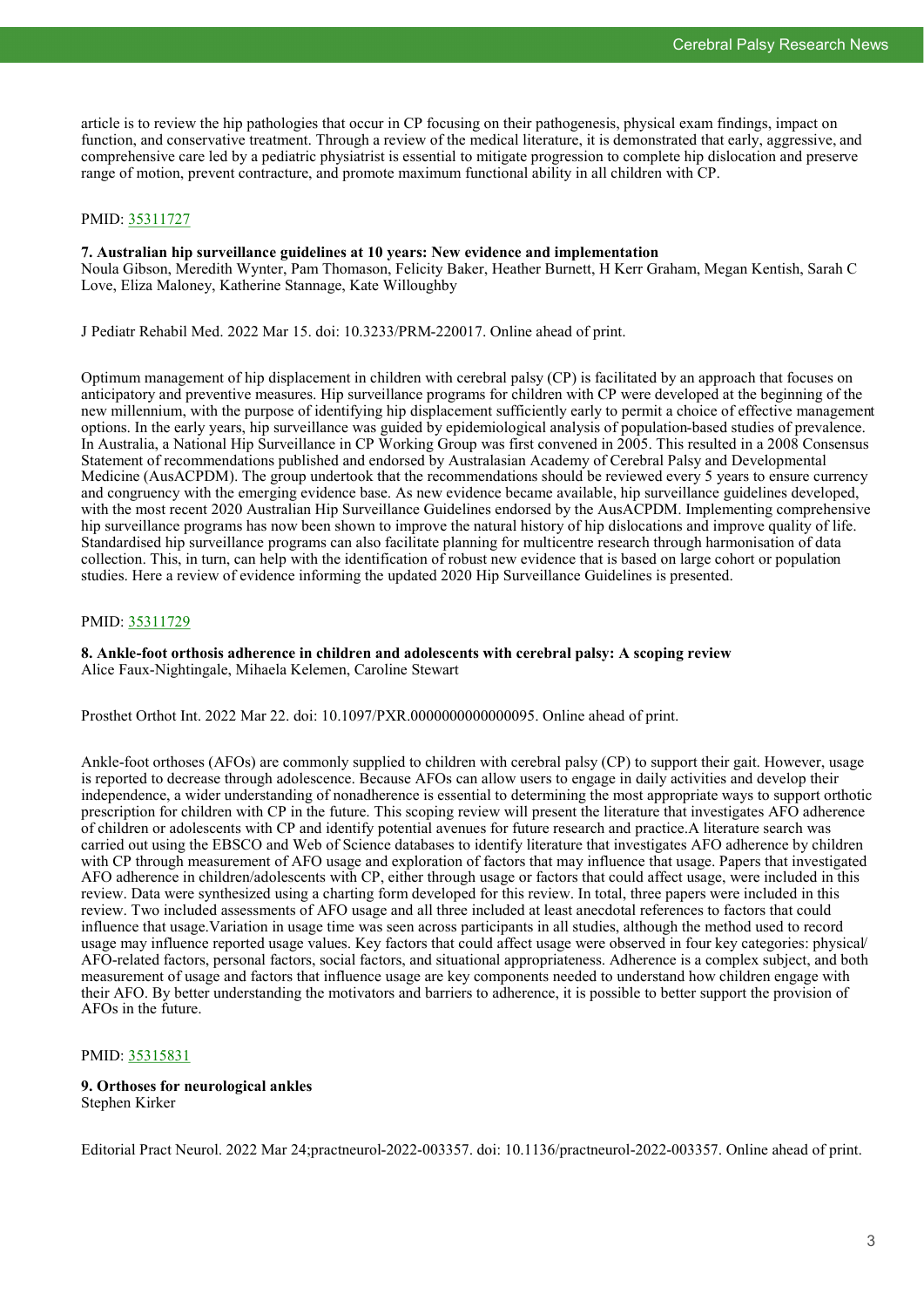Patients with weakness or abnormal posture of their lower leg may benefit greatly from appropriate orthoses. This paper describes the sorts of problems that can be helped in neurological practice and the range of devices commonly used, and also highlights some of the factors influencing selection. With greater understanding of their use, clinicians will feel more confident about referring patients for early orthotic assessment.

#### PMID: [35332078](http://www.ncbi.nlm.nih.gov/pubmed/35332078)

#### **10. Are Clinical Impairments Related to Kinematic Gait Variability in Children and Young Adults With Cerebral Palsy?**

Anne Tabard-Fougère, Dionys Rutz, Annie Pouliot-Laforte, Geraldo De Coulon, Christopher J Newman, Stéphane Armand, Jennifer Wegrzyk

Front Hum Neurosci. 2022 Mar 2;16:816088. doi: 10.3389/fnhum.2022.816088. eCollection 2022.

Intrinsic gait variability (GV), i.e., fluctuations in the regularity of gait patterns between repetitive cycles, is inherent to the sensorimotor system and influenced by factors such as age and pathology. Increased GV is associated with gait impairments in individuals with cerebral palsy (CP) and has been mainly studied based on spatiotemporal parameters. The present study aimed to describe kinematic GV in young people with CP and its associations with clinical impairments [i.e., passive range of motion (pROM), muscle weakness, reduced selective motor control (selectivity), and spasticity]. This retrospective study included 177 participants with CP (age range 5-25 years; Gross Motor Function Classification System I-III) representing 289 clinical gait analyses  $[n = 172$  for unilateral CP (uCP) vs. 117 for bilateral CP (bCP)]. As variability metrics, Root Mean Square Deviation (RMSD) for nine lower-limb kinematic parameters and Gait Standard Deviation (GaitSD) - as composite score of the kinematic parameters - were computed for the affected (unilateral = uCP) and most affected side (bilateral = bCP), respectively, as defined by clinical scores. GaitSD was then computed for the non/less-affected side for between leg comparisons. Uni- and multivariate linear regressions were subsequently performed on GaitSD of the affected/most affected side with all clinical impairments (composite scores) as independent variables. Highest RMSD were found in the transverse plane (hip, pelvis), for distal joints in the sagittal plane (knee, ankle) and for foot progression. GaitSD was not different between uCP and bCP (affected/most affected side) but higher in the non-affected vs. affected side in uCP. GaitSD was associated with age ( $p <$ 0.001), gait deviation index (GDI) ( $p < 0.05$ ), muscle weakness ( $p < 0.001$ ), selectivity ( $p < 0.05$ ), and pROM ( $p < 0.001$ ). After adjustment for age and GDI, GaitSD remained associated with muscle weakness (uCP:  $p = 0.003$ , bCP:  $p < 0.001$ ) and selectivity (bCP:  $p = 0.024$ ). Kinematic GV can be expressed as global indicator of variability (GaitSD) in young people with CP given the strong correlation of RMSD for lower-limb kinematic parameters. In terms of asymmetry, increased variability of the non-affected vs. affected side may indicate contralateral compensation mechanisms in uCP. Notably muscle weakness (uCP, bCP) and selectivity (bCP) - but not spasticity - were associated with GaitSD. Further studies need to explore the clinical relevance of kinematic GV in CP to support the interpretation of clinical gait analyses and therapeutic decision-making.

#### PMID: [35308609](http://www.ncbi.nlm.nih.gov/pubmed/35308609)

# **11. Is robotic gait training effective for individuals with cerebral palsy? A systematic review and meta-analysis of randomized controlled trials**

Benjamin C Conner, Nushka M Remec, Zachary F Lerner

Clin Rehabil. 2022 Mar 25;2692155221087084. doi: 10.1177/02692155221087084. Online ahead of print.

Aim: To determine if robotic gait training for individuals with cerebral palsy is more effective than the standard of care for improving function. Method: PubMed, Embase, Scopus, and Cochrane databases were searched from 1980-January, 2022 for articles that investigated robotic gait training versus standard of care (i.e. physical therapy or standard gait training) for individuals with cerebral palsy. Articles were included if a randomized controlled trial design was used, and excluded if robotic gait training was combined with another neuromuscular intervention, such as functional electrical stimulation. A meta-analysis of outcomes measured in at least four studies was conducted. Results: Eight citations met all criteria for full-text review and inclusion in the meta-analysis. A total of 188 individuals with cerebral palsy, ages four to 35, and Gross Motor Function Classification System levels I-IV were studied. Level of evidence ranged from 2b-1b. All studies utilized a tethered, assistive device for robotic gait training. The overall effect was not significantly different between the robotic gait training and control interventions for six minute walk test performance  $(95\% \text{ CI} \cdot -0.17, 0.73; P = 0.22)$ , free walking speed  $(95\% \text{ CI} \cdot -0.18, 0.57; P)$  $= 0.30$ ), or Gross Motor Function Measures D (Standing) (95% CI: -0.29, 0.39; P = 0.77) and E (Walking, Running and Jumping) (95% CI: -0.11, 0.57;  $P = 0.19$ ). Conclusion: Tethered robotic devices that provide assistive gait training for individuals with cerebral palsy do not provide a greater benefit for improving mobility than the standard of care.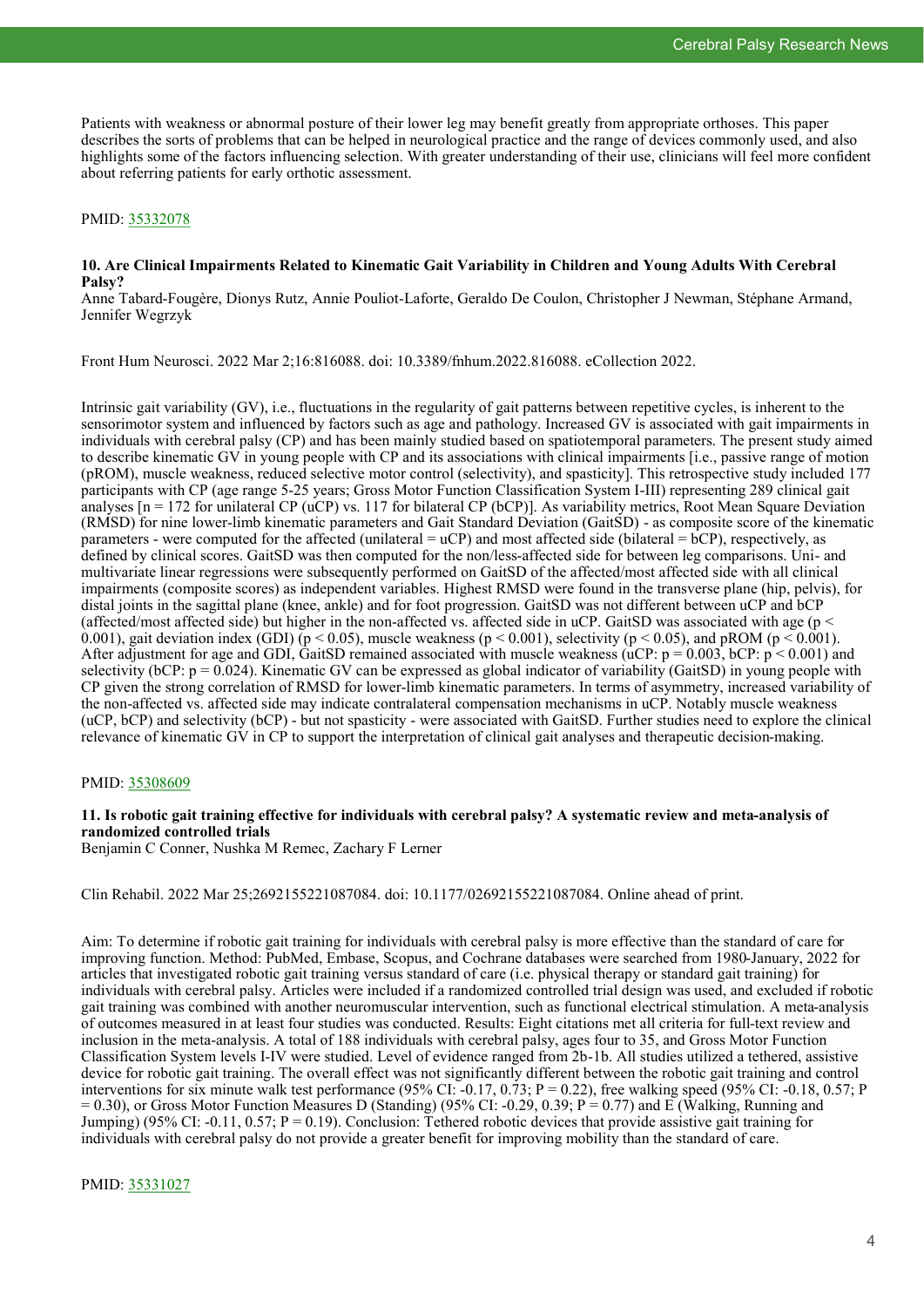# **12. Recurrence of Equinus Foot in Cerebral Palsy following Its Correction-A Meta-Analysis**

Axel Horsch, Matthias Claus Michael Klotz, Hadrian Platzer, Svenja Elisabeth Seide, Maher Ghandour

Review Children (Basel). 2022 Mar 2;9(3):339. doi: 10.3390/children9030339.

Background: Recurrence in cerebral palsy (CP) patients who have undergone operative or non-operative correction varies greatly from one study to another. Therefore, we conducted this meta-analysis to determine the pooled rate of equinus recurrence following its correction either surgically or non-surgically. Methods: Nine electronic databases were searched from inception to 6 May 2021, and the search was updated on 13 August 2021. We included all studies that reported the recurrence rate of equinus following its correction among CP patients. The primary outcome was recurrence, where data were reported as a pooled event (PE) rate and its corresponding 95% confidence interval (CI). We used the Cochrane's risk of bias (RoB-II) tool and ROBINS-I tool to assess the quality of included randomized and non-randomized trials, respectively. We conducted subgroup analyses to identify the sources of heterogeneity. Results: The overall rate of recurrence was 0.15 (95% CI: 0.05-  $0.18$ ;  $I2 = 88\%$ ; p < 0.01). Subgroup analyses indicated that the laterality of CP, study design, and intervention type were significant contributors to heterogeneity. The recurrence rate of equinus differed among interventions; it was highest in the multilevel surgery group (PE =  $0.27$ ; 95% CI: 0.19-0.38) and lowest in the Ilizarov procedure group (PE =  $0.10$ ; 95% CI: 0.04-0.24). Twelve studies had a low risk of bias, eight had a moderate risk, and nine had a serious risk of bias. Conclusion: The recurrence of equinus following its correction, either surgically or non-surgically, in CP patients is notably high. However, due to the poor quality of available evidence, our findings should be interpreted with caution. Future studies are still warranted to determine the actual risk of equinus recurrence in CP.

# PMID: [35327713](http://www.ncbi.nlm.nih.gov/pubmed/35327713)

**13. Simple rule to automatically recognize the orientation of the sagittal plane foot angular velocity for gait analysis using IMUs on the feet of individuals with heterogeneous motor disabilities** Lena Carcreff, Cléo Moulin, Benoit Mariani, Stéphane Armand

J Biomech. 2022 Mar 18;135:111055. doi: 10.1016/j.jbiomech.2022.111055. Online ahead of print.

Automatic sensor-to-foot alignment is required in clinical gait analysis using inertial sensors to avoid assumptions about sensors initial positions and orientations. Numerous studies have proposed alignment methods. The current study aimed at describing and accessing the performance of a simple rule to automatically recognize the orientation of the sagittal plane foot angular velocity that can be used with any alignment method and any populations including individuals with severe motor disorders such as patients with cerebral palsy (CP). Fifty-five participants (15 healthy, 15 with CP and 25 with various other motor disorders) wore IMUs on both feet during one or several visits of clinical gait analysis (CGA) with optical motion capture system as reference. The foot coordinate system was determined using acceleration during motionless periods and angular velocity during walking, as previously described in the literature. Based on the foot sagittal plane angular velocity, a novel rule is introduced to determine the latest uncertainty related to mediolateral axis direction which often causes errors. It consisted of massively filtering the signal and applying a simple peak detection, omitting the double peaks with the same sign. The time between the negative and positive peaks can inform on the axis direction. This verification showed excellent results with 99,94% sensibility against the reference. This simple rule could be used to further improve existing sensor-to-segment algorithms with inertial sensors located on the feet, and thus improve pathological gait analysis.

# PMID: [35325752](http://www.ncbi.nlm.nih.gov/pubmed/35325752)

#### **14. Traceable Features of Static Plantar Pressure Characteristics and Foot Postures in College Students with Hemiplegic Cerebral Palsy** Tong-Hsien Chow

J Pers Med. 2022 Mar 4;12(3):394. doi: 10.3390/jpm12030394.

Patients with cerebral palsy (CP) are characterized by disturbances of mobility with postural and foot deformities. Subsequent development of CP may lead to changes in plantar loading. This study examined the characteristics of foot types and relative loads associated with centers of gravity and foot posture in college students with left and right hemiplegic CP, as well as these differences between unaffected and hemiplegic limbs. A cross-sectional study of 45 hemiplegic college students with mild CP and 62 healthy students was conducted. Static plantar pressure was measured with a JC Mat. CP students exhibited low arches, and their plantar pressure distributions (PPDs) were mainly exerted on the left forefoot, as well as on the right forefoot and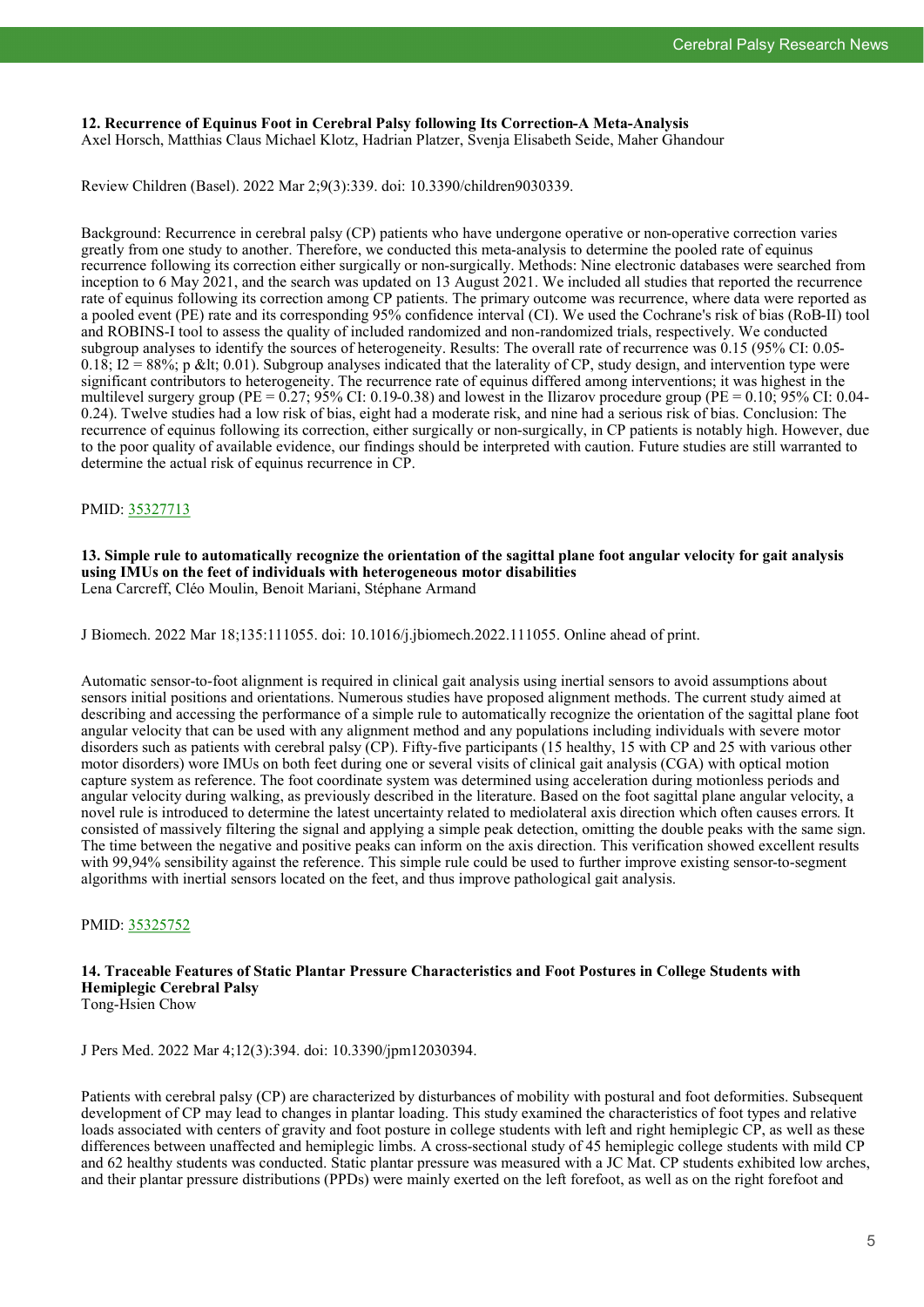rearfoot. The weight shifted to the unaffected foot with dual plantar loading regions (forefoot and rearfoot), rather than the hemiplegic foot with a single region (forefoot). PPDs commonly increased at the medial metatarsals of both feet, and hemiplegic CP students presented the increased PPDs on the medial aspect of the hemiplegic foot accompanied by a rearfoot valgus posture pattern. The findings revealed a traceable feature to a possible connection among the pronated low arches, mild centers of gravity, metatarsal syndrome and rearfoot valgus of the hemiplegic limbs in CP patients.

#### PMID: [35330394](http://www.ncbi.nlm.nih.gov/pubmed/35330394)

# **15. Individuals with Chronic Mild-to-Moderate Traumatic Brain Injury Exhibit Decreased Neuromuscular Complexity During Gait**

Samuel A Acuña, Mitchell E Tyler, Darryl G Thelen

Neurorehabil Neural Repair. 2022 Mar 23;15459683221081064. doi: 10.1177/15459683221081064. Online ahead of print.

Background: Synergy analysis provides a means of quantifying the complexity of neuromuscular control during gait. Prior studies have shown evidence of reduced neuromuscular complexity during gait in individuals with neurological disorders associated with stroke, cerebral palsy, and Parkinson's disease. Objective: The purpose of this study was to investigate neuromuscular complexity during gait in individuals who experienced a prior traumatic brain injury (TBI) that resulted in chronic balance deficits. Methods: We measured and analyzed lower extremity electromyographic data during treadmill and overground walking for 44 individuals with residual balance deficits from a mild-to-moderate TBI at least 1 year prior. We also tested 20 unimpaired controls as a comparison. Muscle synergies were calculated for each limb using non-negative matrix factorization of the activation patterns for 6 leg muscles. We quantified neuromuscular complexity using Walk-DMC, a normalized metric of the total variance accounted for by a single synergy, in which a Walk-DMC score of 100 represents normal variance accounted for. We compared group average synergy structures and inter-limb similarity using cosine similarity. We also quantified each individual's gait and balance using the Sensory Organization Test, the Dynamic Gait Index, and the Six-Minute Walk Test. Results: Neuromuscular complexity was diminished for individuals with a prior TBI. Walk-DMC averaged  $92.8 \pm 12.3$  for the TBI group during overground walking, which was significantly less than seen in controls  $(100.0 \pm 10.0)$ . Individuals with a prior TBI exhibited 13% slower overground walking speeds than controls and reduced performance on the Dynamic Gait Index (18.5  $\pm$  4.7 out of 24). However, Walk-DMC measures were insufficient to stratify variations in assessments of gait and balance performance. Group average synergy structures were similar between groups, although there were considerable between-group differences in the inter-limb similarity of the synergy activation vectors. Conclusions: Individuals with gait and balance deficits due to a prior TBI exhibit evidence of decreased neuromuscular complexity during gait. Our results suggest that individuals with TBI exhibit similar muscle synergy weightings as controls, but altered control of the temporal activation of these muscle weightings.

#### PMID: [35321610](http://www.ncbi.nlm.nih.gov/pubmed/35321610)

#### **16. International football players with cerebral palsy maintained their physical fitness after a self-training program during the COVID-19 lockdown**

Iván Peña-González, José Manuel Sarabia, Agustín Manresa-Rocamora, Manuel Moya-Ramón

PeerJ. 2022 Mar 17;10:e13059. doi: 10.7717/peerj.13059. eCollection 2022.

Background: The COVID-19 global pandemic caused a complete stop in sport participation which meant a detraining period for athletes. High-level athletes had to train at home guided by their coaches and conditioning trainers in an effort to maintain their physical fitness. The aim of maintaining the training adaptations and physical fitness during the COVID-19 mandatory lockdown was especially important for CP athletes, in which the detraining period was expected to cause early declines in motor function, poor coordination and muscle weakness due to their disability. Methods: The present study assessed the effect of a guided self-training program on international CP football players' physical fitness during the COVID-19 mandatory lockdown. Fifteen CP football players from the Spanish National Team participated in the study. An experimental design with a pre- (T1) and a post-intervention (T2) assessment was carried out, with a 12-week period of players' self-training (divided in two periods of 6 weeks) which combined strength and endurance training. Physical performance assessment consisted in the free countermovement jump (CMJ), 5, 10 and 20-m sprint, the modified agility T-test (MAT) and a dribbling test. The Kruskal-Wallis test was used for between-group comparisons, while the Student's paired t test or the Fisher Pitman permutation test, based on the normality of the data, were used for within-group comparisons. Results: The results showed no differences between sport classes (FT1, FT2 and FT3) in physical fitness change after the training program (Chi2 = 0.16 to 1.73;  $p = 0.42$ to 0.92). Within-group comparisons showed an increase of jump height in the CMJ (4.19 cm [2.46, 5.93];  $p < 0.001$ ) and a maintenance of the 5, 10 and 20-m sprint, MAT and dribbling ability (<0.01 to 0.09 s;  $p = 0.19$  to 0.97). Discussion: To the authors' knowledge, this is the first study that examined the physical fitness adaptations to a training program with CP football players. The results show that a 12-week guided self-training program without football-specific stimulus may be effective to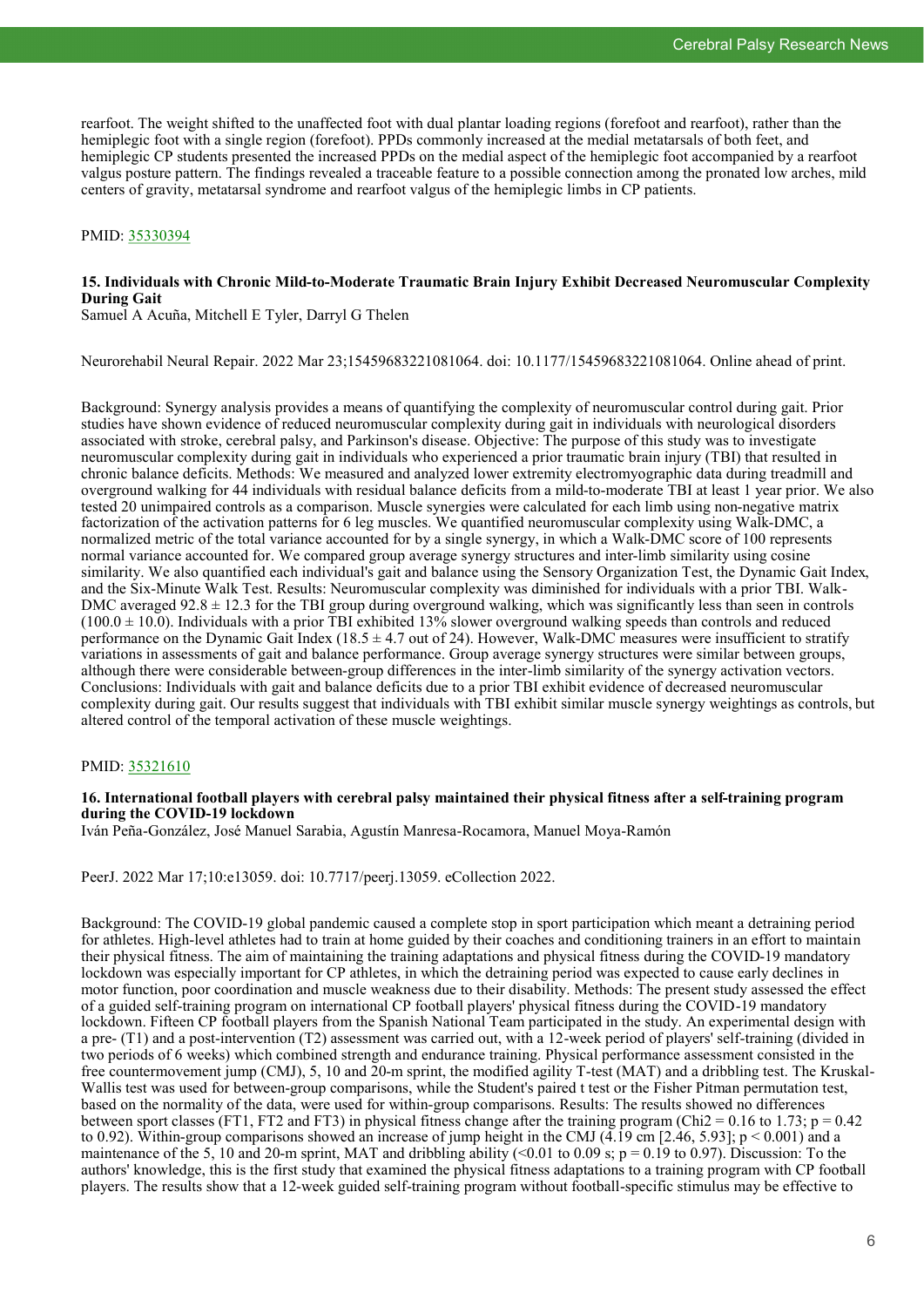maintain or even improve the specific physical performance of international CP football players during a non-competitive period (as the COVID-19 lockdown). This study reveals that CP football players are able to show adaptations to the strength and endurance training and this could be the basis for future research regarding training adaptations in CP football players.

# PMID: [35317073](http://www.ncbi.nlm.nih.gov/pubmed/35317073)

#### **17. The Effect of Context-Based Interventions at the Systems-Level on Participation of Children with Disabilities: A Systematic Review**

Paul Yejong Yoo, Ebele R I Mogo, Janet McCabe, Melanie Bergthorson, Rose Elekanachi, Roberta Cardoso, Mehrnoosh Movahed, Annette Majnemer, Keiko Shikako

Phys Occup Ther Pediatr. 2022 Mar 24;1-24. doi: 10.1080/01942638.2022.2051675. Online ahead of print.

Aims: To synthesize evidence on the impact of context-based interventions on the participation of children with disabilities in the community. Methods: A systematic review was conducted using the American Academy for Cerebral Palsy and Developmental Medicine Guidelines for systematic reviews. Seven databases were searched; articles included were on children with developmental disabilities under the age of 19 years, describing systems-level, context-based interventions aimed to improve participation and Participation-related outcomes of the Family of Participation-related Constructs framework. Intervention characteristics were coded using the Community Wellbeing Framework (CWF). Results: Eleven articles were included for knowledge synthesis. Four studies were level I, II, and III based on the Center for Evidence-Based Medicine hierarchy. All four showed that context-based interventions had a positive effect on participation and participation-related outcomes. All 11 studies had intervention properties that were coded to at least one domain on the CWF. Conclusion: There is a scarcity of high-quality studies that focus on context-based interventions at the systems-level, as opposed to the individuallevel. Albeit low-level quality, existing evidence emphasized the importance of using known facilitators to participation, such as staff training, peer mentorship, awareness-raising, and development of partnerships to change the system and promote participation.

# PMID: [35331080](http://www.ncbi.nlm.nih.gov/pubmed/35331080)

**18. Ultrasound-Guided OnabotulinumtoxinA Injections to Treat Oromandibular Dystonia in Cerebral Palsy** Fabiola I Reyes, Hannah A Shoval, Amy Tenaglia, Heakyung Kim

Case Reports Toxins (Basel). 2022 Feb 22;14(3):158. doi: 10.3390/toxins14030158.

Cerebral palsy (CP) is a group of non-progressive disorders of motor function in children resulting from an injury to an immature brain. In addition to abnormal limb and trunk movement, individuals with CP can experience involuntary muscle contractions of the lower facial muscle groups, causing oromandibular dystonia (OMD). Contraction of the lateral pterygoids and submandibular muscles depresses the mandible. OMD involving the lateral pterygoids can therefore lead to involuntary jaw opening posture, affecting the ability to feed and speak effectively. We present a case series of five patients with CP and OMD that received novel ultrasound-guided onabotulinumtoxinA to the lateral pterygoid muscles. Our goal was to determine if chemodenervation would improve the mouth-closing ability, thus in turn improving the ability to swallow, chew, manage secretions, and communicate. We describe this unique injection method and report a subjective improvement in eating abilities and communication, in addition to a positive upward trend in most patients' weights, with no significant adverse side effects.

# PMID: [35324655](http://www.ncbi.nlm.nih.gov/pubmed/35324655)

**19. The role of Augmentative and Alternative Communication in Speech and Language Therapy: A mini review** Ayesha Kamal Butt, Rabia Zubair, Farooq Azam Rathore

Review J Pak Med Assoc. 2022 Mar;72(3):581-584. doi: 10.47391/JPMA.22-023.

Augmentative and Alternative Communication is an aided or unaided means of communication which supports existing communication abilities of an individual or replaces natural speech due to any speech and language disorder. The deficit could be developmental or acquired such as autism spectrum disorder, cerebral palsy, learning difficulties, dysarthria, dyspraxia or due to any acquired neurological condition such as aphasia and other degenerative disorders. Furthermore, it may be due to surgical procedures such as laryngectomy. Alternate means of communication have also been successfully used with COVID-19 patients. These tools may include pictures, symbols, signs or voice output devices. Parents of children with special needs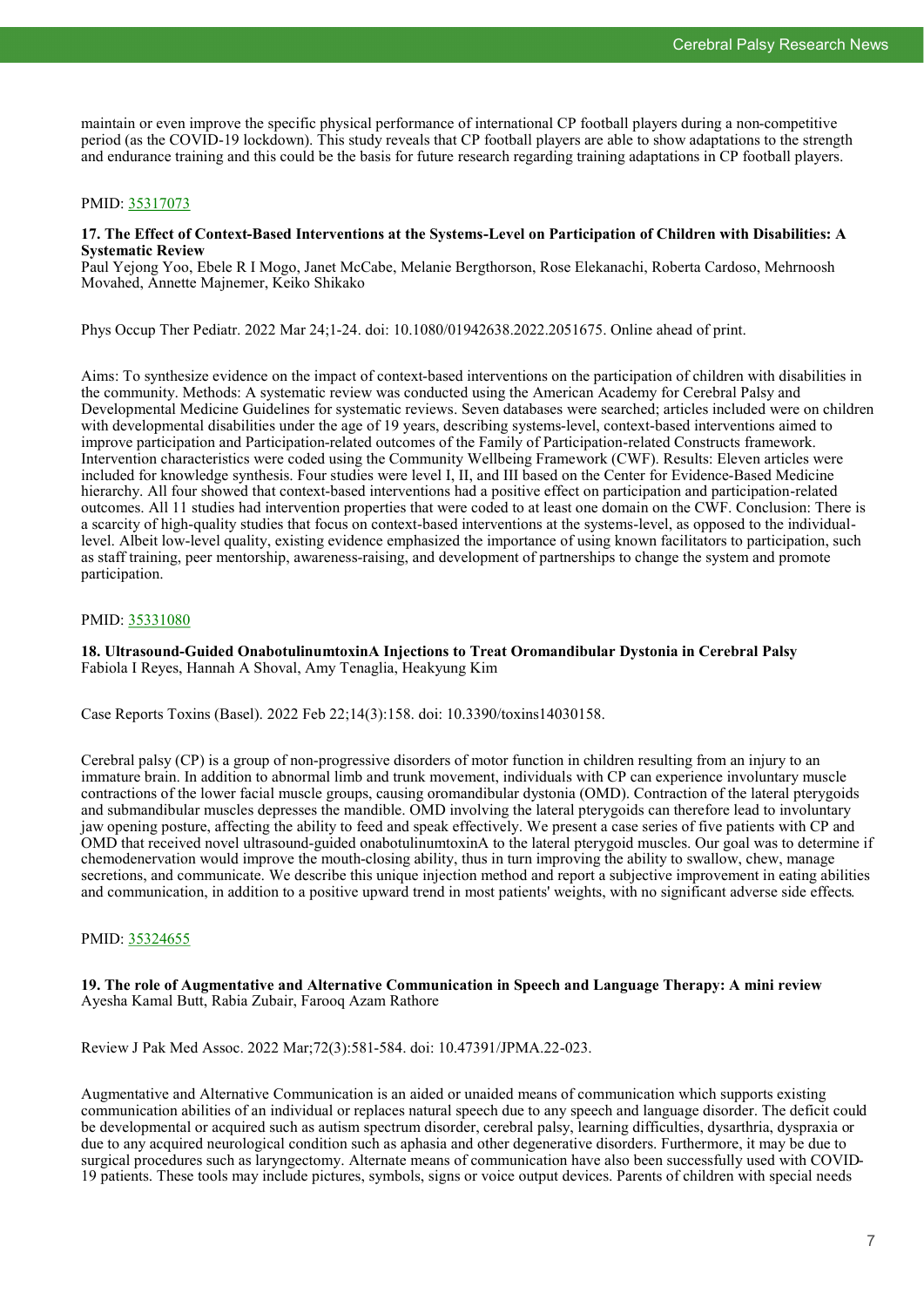and medical professionals have been reluctant in implementing the approach due to certain misconceptions. The aim of this review is to summarize the current evidence for the use of Augmentative and Alternative Communication with a range of disorders in relation to in relation to Pakistan.

# PMID: [35320253](http://www.ncbi.nlm.nih.gov/pubmed/35320253)

#### **20. Social skills group training in adolescents with disabilities: A systematic review** Rose Gilmore, Jenny Ziviani, Mark D Chatfield, Sarah Goodman, Leanne Sakzewski

Review Res Dev Disabil. 2022 Mar 17;125:104218. doi: 10.1016/j.ridd.2022.104218. Online ahead of print.

Background: Group social skills interventions (GSSIs) are offered to youth with Autism Spectrum Disorder (ASD) to improve social functioning. This systematic review focused on the adolescent population, including a wider range of disabilities. Aims: To evaluate effectiveness of GSSIs at improving social functioning in adolescents with congenital, acquired or developmental disabilities. Methods and procedures: Databases, trial registries and dissertations were systematically searched and a metaanalysis of randomized controlled trials conducted. Study screening, risk-of-bias assessment and Grading of Recommendations Assessment, Development and Evaluation were completed. Outcomes and results: Sixteen studies ( $n = 1119$ ), 15 with adolescents with ASD and one with brain tumor survivors, revealed GSSIs reduced social impairment on the Social Responsiveness Scale (mean difference (MD) 9.68, 95% CI 5.63-13.73; P < 0.001), increased social skills on the Social Skill Improvement System Rating Scales (SMD 0.38, 95% CI 0.10-0.65; P = 0.007), and improved adolescent social knowledge on the Test of Adolescent Social Skills (MD 7.43 points, 95% CI 5.36-9.50; P < 0.001). Conclusions and implications: There is moderate certainty evidence that GSSIs improve social responsiveness, social skills and knowledge, and low certainty of evidence to improve social participation for adolescents with ASD. High quality randomized studies are required to inform clinical practice with adolescents with other disabilities. What this paper adds: Current evidence for group social skills interventions (GSSIs) is for adolescents with autism (ASD). GSSIs likely improve social knowledge and reduce impairments in adolescents with ASD, however the effect of GSSIs on social participation is not well understood. Only one randomized trial investigated GSSIs in another population of adolescents, highlighting the need for more high-quality studies including adolescents with other disabilities.

# PMID: [35306461](http://www.ncbi.nlm.nih.gov/pubmed/35306461)

#### **21. Intrathecal baclofen pumps: what the neurologist needs to know** Michelle S Balaratnam , Valerie L Stevenson

Pract Neurol. 2022 Mar 21;practneurol-2021-003184. doi: 10.1136/practneurol-2021-003184. Online ahead of print.

Increasing numbers of patients have an intrathecal baclofen pump implanted as part of spasticity management. Neurologists may be asked about the management of these devices when patients attend emergency departments for unrelated illnesses. Occasionally, the intrathecal baclofen system itself will directly lead to an acute presentation. Furthermore, the presence of an intrathecal baclofen pump needs consideration when requesting investigations, particularly MR imaging. This review aims to increase understanding of intrathecal baclofen treatment, highlighting serious complications and outlining considerations for routine investigations. Neurologists may still need advice from the intrathecal baclofen specialist team.

# PMID: [35314493](http://www.ncbi.nlm.nih.gov/pubmed/35314493)

**22. Age-Related Effects on the Spectrum of Cerebral Visual Impairment in Children With Cerebral Palsy** Jessica Galli, Erika Loi, Anna Molinaro, Stefano Calza, Alessandra Franzoni, Serena Micheletti, Andrea Rossi, Francesco Semeraro, Elisa Fazzi, CP Collaborative Group

Front Hum Neurosci. 2022 Mar 2;16:750464. doi: 10.3389/fnhum.2022.750464. eCollection 2022.

Background: Cerebral Visual Impairment (CVI) is a very common finding in children affected by Cerebral Palsy (CP). In this paper we studied the characteristics of CVI of a large group of children with CP and CVI, describing their neurovisual profiles according to three different age subgroups (subgroup 1: infants 6 months-2 years; subgroup 2: pre-school age 3-5 years; subgroup 3: school age  $\geq 6$  years). Methods: We enrolled 180 subjects (104 males, mean age  $66 \pm 42.6$  months; range 6-192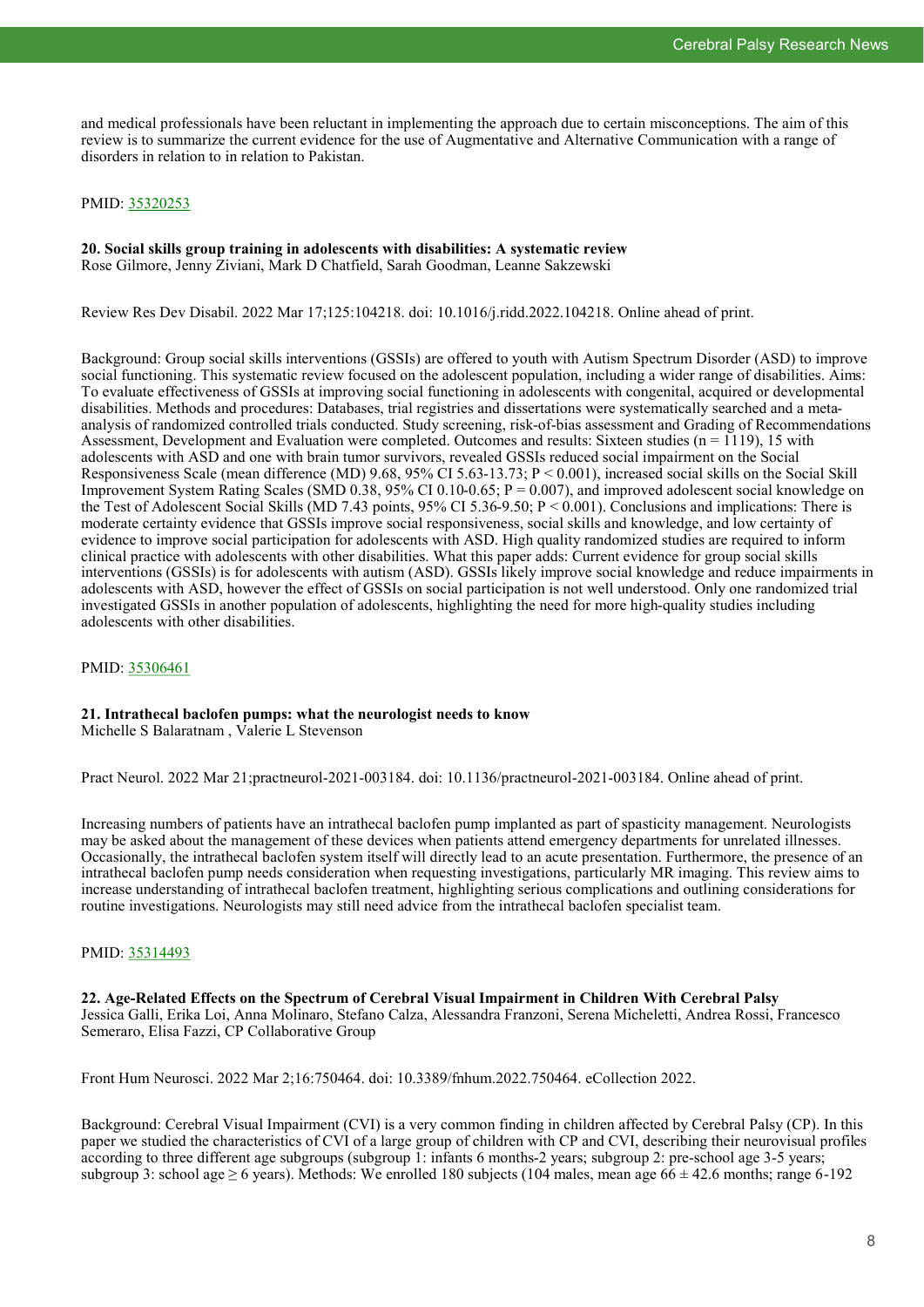months) with CP and CVI for the study. We carried out a demographic and clinical data collection, neurological examination, developmental or cognitive assessment, and a video-recorded visual function assessment including an evaluation of ophthalmological characteristics, oculomotor functions, and basic visual functions. In school-aged children, we also performed an evaluation of their cognitive-visual profiles. Results: There were signs of CVI in all the three subgroups. Subgroup 1 (62 children) and subgroup 2 (50 children) were different for fixation ( $p = 0.02$ ), visual acuity ( $p = 0.03$ ) and contrast sensitivity (p  $< 0.01$ ), being more frequently impaired in younger children. Comparing subgroup 2 with subgroup 3 (68 children), the older children presented more frequently myopia ( $p = 0.02$ ) while the younger ones esotropia ( $p = 0.02$ ) and alteration in smooth pursuit ( $p = 0.03$ ) and saccades ( $p \le 0.01$ ). Furthermore, fixation, smooth pursuit, visual acuity, contrast sensitivity and visual filed  $(p < 0.01)$  were more frequently impaired in younger children (subgroup 1) compared to the older ones. Multiple correspondence analysis (MCA) confirmed the different neurovisual profiles according to age: younger children with CP showed more signs of CVI compared to the older ones. 34 out of 68 children belonging to subgroup 3 underwent the cognitive visual evaluation; an impairment of cognitive visual skills was detected in 21 subjects. Conclusion: Younger children with CP showed more signs of CVI compared to the older ones, likely for the physiological maturation of visual system and mechanisms of neuroplasticity. In this direction, we suggest an early neurovisual evaluation to detect any weak visual functions.

#### PMID: [35308614](http://www.ncbi.nlm.nih.gov/pubmed/35308614)

**23. Videofluoroscopy compared to clinical feeding evaluation in children with suspected aspiration** Patrick Stafler, Khaled Akel, Yuliana Eshel, Adi Shimoni, Sylvia Grozovski, Meir Mei-Zahav, Hagit Levine, Yulia Gendler, Hannah Blau, Dario Prais

Acta Paediatr. 2022 Mar 22. doi: 10.1111/apa.16338. Online ahead of print.

Aim: Video fluoroscopy swallow studies (VFSS) are gold standard to diagnose aspiration in children but require resources and radiation compared to clinical feeding evaluation (CFE). We evaluated their added value for diagnosis, feeding management and clinical status. Methods: A retrospective single-center cross-sectional study of children aged 0-18 years, with respiratory morbidity, referred for VFSS at a tertiary pediatric hospital. Results: 113 children, median age (range) 2.2 years (0.1-17.9) underwent VFSS. Diagnosis included chronic pulmonary aspiration (CPA), 87 (77%); neurologic, 73 (64%); gastrointestinal, 73 (64%) and congenital heart disease, 42 (37%), not mutually exclusive. Forty-six (41%) aspirated, 9 (8%) only overtly and 37 (33%) including silent aspirations. Those with CPA or cerebral palsy were more likely to have VFSS aspiration, OR 3.2 and 9.8 respectively. Feeding recommendations after VFSS differed significantly from those based on prior CFE, p<0.001: The rate of exclusively orally fed children rose from 65% to 79%, p=0.006; exclusively enterally fed children from 10% to 14%; p=0.005. During the year after VFSS, there were significantly less antibiotic courses, total and respiratory admissions. Conclusion: In this population with high prevalence of clinically suspected CPA, VFSS altered feeding management compared to CFE, and may have contributed to subsequent clinical improvement.

# PMID: [35316543](http://www.ncbi.nlm.nih.gov/pubmed/35316543)

#### **24. Evaluating the clinical benefit of brain-computer interfaces for control of a personal computer** Adam Fry, Ho Wing Chan, Noam Harel, Lisa Spielman, Miguel Escalon, David Putrino

J Neural Eng. 2022 Mar 24. doi: 10.1088/1741-2552/ac60ca. Online ahead of print.

Brain-computer interfaces (BCIs) enabling the control of a personal computer could provide myriad benefits to individuals with disabilities including paralysis. However, to realize this potential, these BCIs must gain regulatory approval and be made clinically available beyond research participation. Therefore, a transition from engineering-oriented to clinically oriented outcome measures will be required in the evaluation of BCIs. This review examined how to assess the clinical benefit of BCIs for the control of a personal computer. We report that: 1) a variety of different patient-reported outcome measures can be used to evaluate improvements in how a patient feels, and we offer some considerations that should guide instrument selection. 2) Activities of daily living can be assessed to demonstrate improvements in how a patient functions, however, new instruments that are sensitive to increases in functional independence via the ability to perform digital tasks may be needed. 3) Benefits to how a patient survives has not previously been evaluated, but establishing patient-initiated communication channels using BCIs might facilitate quantifiable improvements in health outcomes.

PMID: [35325875](http://www.ncbi.nlm.nih.gov/pubmed/35325875)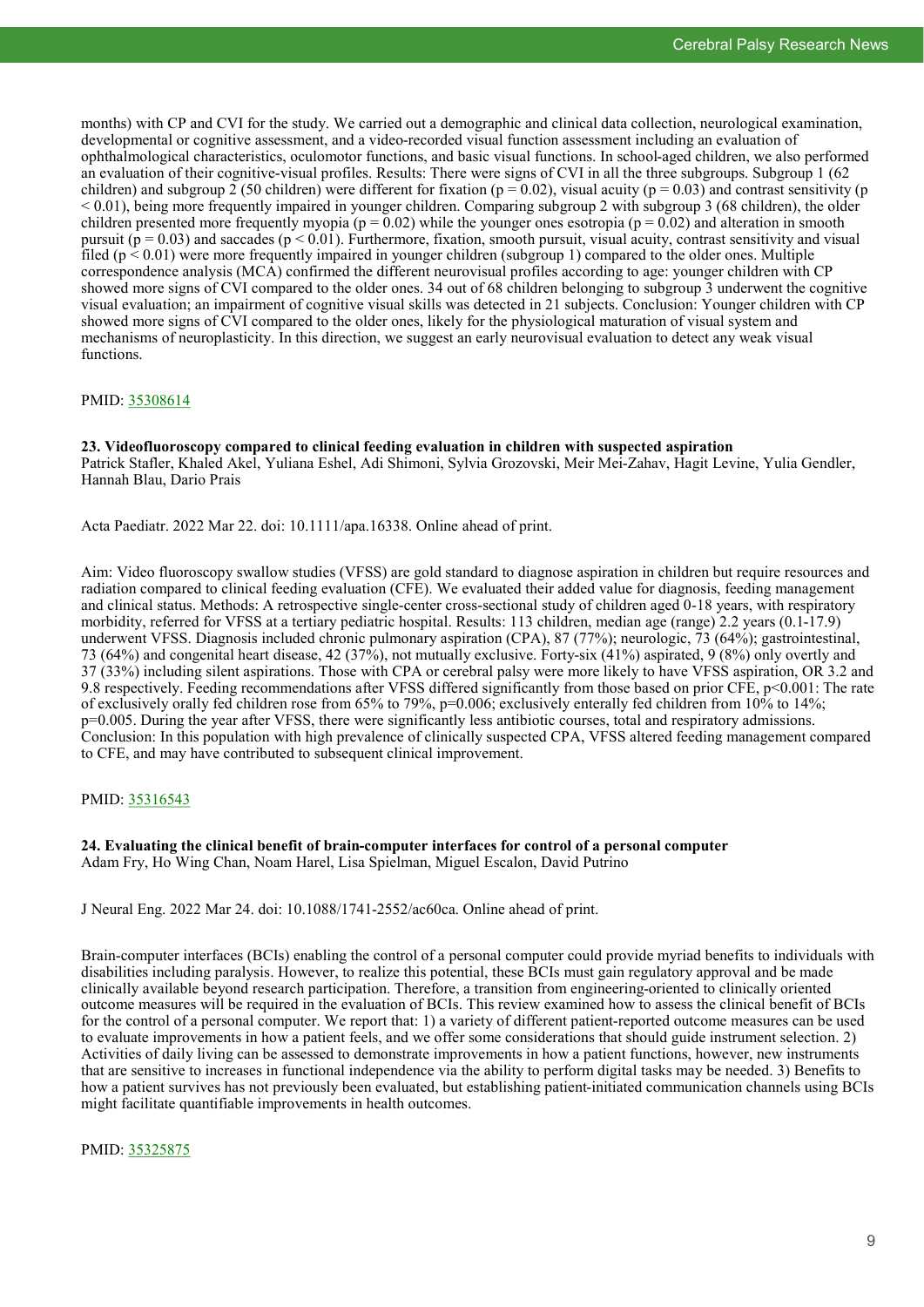# **25. Effect of antenatal magnesium sulphate on MRI biomarkers of white matter development at term equivalent age: The MagNUM Study**

Tanya Poppe, Benjamin Thompson, James P Boardman, Mark E Bastin, Jane Alsweiler, Gerard Deib, Jane E Harding, Caroline A Crowther, MagNUM Study Group

EBioMedicine. 2022 Mar 21;103923. doi: 10.1016/j.ebiom.2022.103923. Online ahead of print.

Background: Magnesium sulphate given to women prior to very preterm birth protects the perinatal brain, so fewer babies die or develop cerebral palsy. How magnesium sulphate exerts these beneficial effects remains uncertain. The MagNUM Study aimed to assess the effect of exposure to antenatal magnesium sulphate on MRI measures of brain white matter microstructure at term equivalent age. Methods: Nested cohort study within the Magnesium sulphate at 30 to <34 weeks' Gestational age Neuroprotection Trial (MAGENTA). Australian New Zealand Clinical Trials Registry ACTRN12611000491965. Mothers at risk of preterm birth at 30 to <34 weeks' gestation were randomised to receive either 4 g of magnesium sulphate heptahydrate [8 mmol magnesium ions], or saline placebo, when preterm birth was planned or expected within 24 h. Participating babies underwent diffusion tensor MRI at term equivalent age. The main outcomes were fractional anisotropy across the white matter tract skeleton compared using Tract-based Spatial Statistics (TBSS), with adjustment for postmenstrual age at birth and at MRI, and MRI site. Researchers and families were blind to treatment group allocation during data collection and analyses. Findings: Of the 109 babies the demographics of the 49 babies exposed to magnesium sulphate were similar to the 60 babies exposed to placebo. In babies whose mothers were allocated to magnesium sulphate, fractional anisotropy was lower within the corticospinal tracts and corona radiata, the superior and inferior longitudinal fasciculi, and the inferior fronto-occipital fasciculi compared to babies whose mothers were allocated placebo ( $P < 0.05$ ). Interpretation: In babies born preterm after 30 weeks' gestation, antenatal magnesium sulphate exposure did not promote development of white matter microstructure in pathways affecting motor or cognitive function. This suggests that if the neuroprotective effect of magnesium sulphate treatment prior to preterm birth is confirmed at this gestation, the mechanisms are not related to accelerated white matter maturation inferred from fractional anisotropy. Funding: This study was funded by a project grant from the Health Research Council of New Zealand (HRC 14/153).

# PMID: [35331677](http://www.ncbi.nlm.nih.gov/pubmed/35331677)

**26. Relationship between Admission Temperature and Risk of Cerebral Palsy in Infants Admitted to Special Care Unit in a Low Resource Setting: A Retrospective Single-Center Study**

Chiara Guadagno, Francesco Cavallin, Luca Brasili, Donald Micah Maziku, Dionis Erasto Leluko, Gaetano Azzimonti, Giovanni Putoto, Andrea Pietravalle, Daniele Trevisanuto

Children (Basel). 2022 Mar 3;9(3):352. doi: 10.3390/children9030352.

Background: Deviations from normothermia affect early mortality and morbidity, but the impact on neurodevelopment of the survivors is unclear. We aimed to investigate the relationship between neonatal temperature at admission and the risk of cerebral palsy (CP) at one month of age in a low-resource setting. Methods: This retrospective study included all inborn neonates admitted to the Special Care Unit of Tosamaganga Hospital (Tanzania) between 1 January 2019 and 31 December 2020. The neurological examination at one month of age was performed using the Hammersmith method. The relationship between the admission temperature and the risk of CP was investigated using logistic regression models, with temperature modeled as the non-linear term. Results: High/moderate risk of CP was found in 40/119 (33.6%) of the neonates at one month of age. A non-linear relationship between the admission temperature and moderate/high risk of CP at one month of age was found. The lowest probability of moderate/high risk of CP was estimated at admission temperatures of between 35 and 36 °C, with increasing probability when departing from such temperatures. Conclusions: In a low-resource setting, we found a Ushaped relationship between the admission temperature and the risk of CP at one month of life. Expanding the analysis of the follow-up data to 12-24 months of age would be desirable in order to confirm and strengthen such findings.

# PMID: [35327724](http://www.ncbi.nlm.nih.gov/pubmed/35327724)

**27. Chorioamnionitis and risk of long-term neurodevelopmental disorders in offspring; a population-based cohort study** Eleni Tsamantioti, Sarka Lisonkova, Giulia Muraca, Anne K Örtqvist, Neda Razaz

Am J Obstet Gynecol. 2022 Mar 16;S0002-9378(22)00199-5. doi: 10.1016/j.ajog.2022.03.028. Online ahead of print.

Background: Evidence indicates that in utero exposure to chorioamnionitis might increase the risk of neurodevelopmental disorders in the offspring. However, findings on this topic have been inconsistent. Objective: To examine the association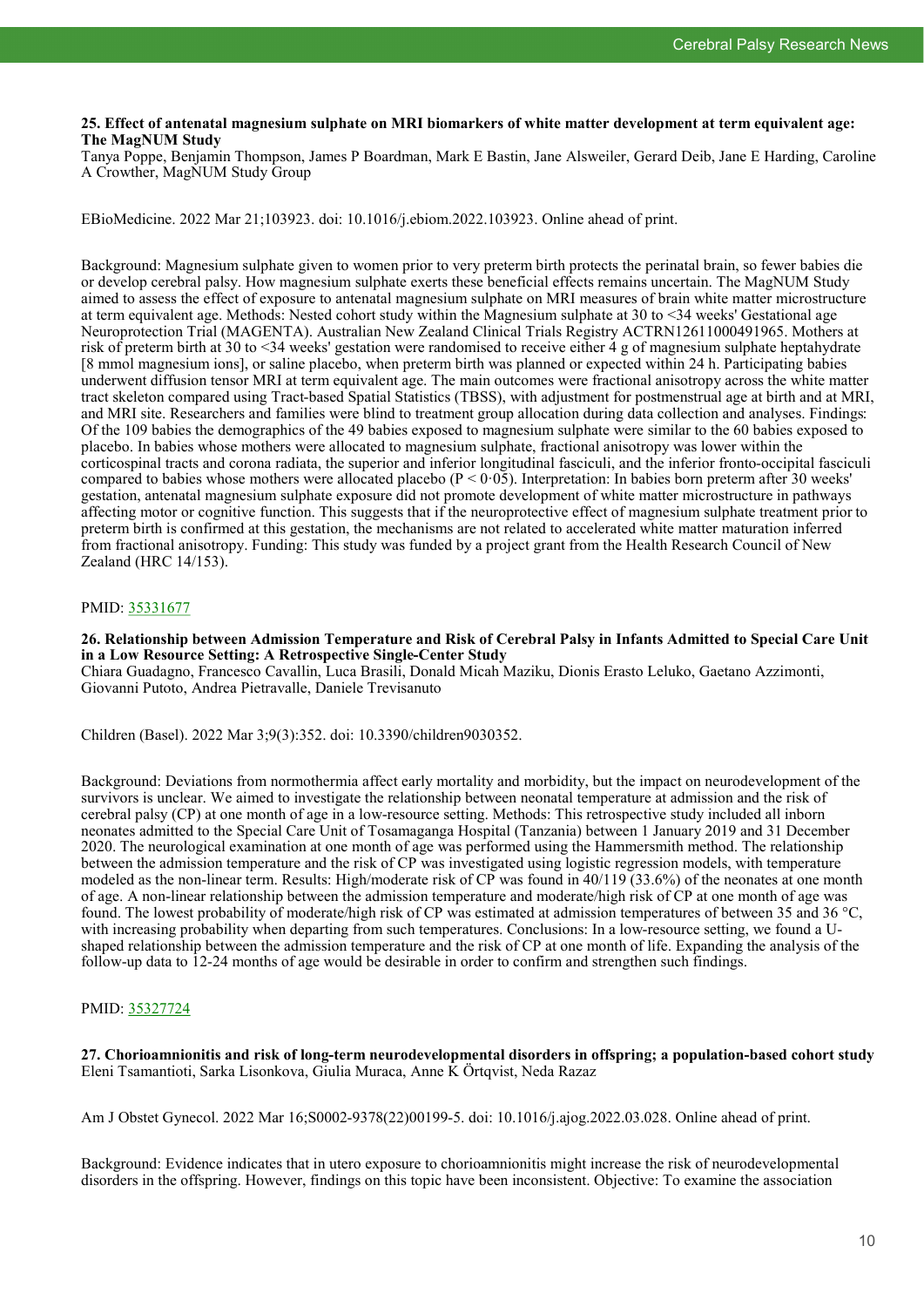between chorioamnionitis and neurodevelopmental disorders in offspring. Study design: This was a retrospective populationbased cohort study in Sweden. A total of 2,228,280 singleton live births and stillbirths between 1998 and 2019 were included in our study population. Data on maternal characteristics and neurodevelopmental disorders in offspring were obtained by individual record-linkages of nationwide Swedish registries. Chorioamnionitis was identified using the Medical Birth Registry. Inpatient and outpatient diagnoses were obtained for cerebral palsy, autism, attention deficit hyperactivity disorder, epilepsy, and intellectual disability. Multivariable Cox proportional hazards regression was used to estimate the association between chorioamnionitis and each neurodevelopmental disorders with adjusted hazard ratios and 95% confidence intervals. A causal mediation analysis of the relationship between chorioamnionitis and neurodevelopmental disorders with preterm delivery (<37 weeks) was performed. Results: A total of 5,770 (0.26%) offspring were exposed to chorioamnionitis during pregnancy. During the study's follow-up time there were  $4,752$  (0.21%) cases of cerebral palsy, 17,897 (0.80%) cases of epilepsy, 50,570 (2.27%) cases of autism, 114,087 (5.12%) cases of attention deficit hyperactivity disorder and 14,574 (0.65%) cases of intellectual disability. After adjusting for potential confounders, exposure to chorioamnionitis increased the hazard ratios of cerebral palsy (adjusted hazard ratio, 7.43; 95% confidence interval  $(5.90-9.37)$ , autism (adjusted hazard ratio, 1.43; 95% confidence interval  $(1.21-1.68)$ , attention deficit hyperactivity disorder (adjusted hazard ratio, 1.17; 95% confidence interval (1.03-1.33) and intellectual disability (adjusted hazard ratio, 1.99; 95% confidence interval, 1.53-2.58), while chorioamnionitis was not significantly associated with higher rates of epilepsy in offspring. Mediation analysis revealed that these associations were mainly explained through preterm delivery, however, increased risk was also observed among term infants. Conclusion: Chorioamnionitis increases the risk of neurodevelopmental disorders, particularly cerebral palsy, autism, attention deficit hyperactivity disorder, and intellectual disability. These associations were mainly mediated through preterm delivery. Efforts for timely identification and appropriate interventions to treat infections during pregnancy will have sustained benefits in reducing the burden of neurological complications in children at the population level.

# PMID: [35305960](http://www.ncbi.nlm.nih.gov/pubmed/35305960)

# **28. Frequency of language and swallowing problems in children with cerebral palsy at a tertiary care hospital Rawalpindi, Pakistan**

Kalsoom Altaf, Amir Waheed Butt, Sikander Ghayas Khan, Fazaila Ehsaan, Arshad Mehmood, Faiza Yousaf, Anila Irshad

J Pak Med Assoc. 2022 Feb;72(2):236-238. doi: 10.47391/JPMA.972.

Objective: To investigate the occurrence of language and swallowing problem in individuals with cerebral palsy. Methods: The cross-sectional survey was conducted at the Riphah International University, Rawalpindi, Pakistan, from September 2018 to January 2019 while data was collected from the Armed Forces Institute of Rehabilitation Medicine, Rawalpindi, a tertiary care hospital. The sample comprised individuals with cerebral palsy of either gender aged 5-18 years. Language Sample Checklist was used for language problems and the North western Dysphagia Patient Checklist was used for swallowing problems. Data was analysed using SPSS- Version 21. Results: Of the 55 subjects,62% were males, 38% were females, 76% were from urban areas and 24% were from rural areas. In terms of concepts, processing, and comprehension, 18(33%) persons were able to attempt the tasks, 45(81%) were unable to attempt morphological tasks, 41(74%) were unable to attempt sentence structure tasks, 40(72%) were unable to attempt literacy and narrative skills tasks, 41(74%)could not fulfil pragmatic tasks and 49(89%) had unintelligible speech. The patient checklist showed that 47(85%) children had normal medical history, 41(75%) had normal behavioural variable, 29(52%) had normal gross motor ability,40(73%) completed oral motor test, and 39(71%) had normal swallow trials. Conclusion: Language problems were more prevalent in children with cerebral palsy compared to swallowing difficulties.

# PMID: [35320168](http://www.ncbi.nlm.nih.gov/pubmed/35320168)

# **29. Post-fracture pneumonia risk and association with health and survival outcomes for adults with cerebral palsy: A retrospective cohort study**

Daniel G Whitney, Tao Xu, Maryam Berri

Bone. 2022 Mar 17;159:116390. doi: 10.1016/j.bone.2022.116390. Online ahead of print.

Background: For adults with cerebral palsy (CP), fragility fractures may be a risk factor for pneumonia, a leading cause of death for this population; yet, the timing and complications are unknown. The objectives were to determine the 30-day pneumonia rate post-fracture and its association with mortality and incident cardiovascular events among adults with CP. Methods: This retrospective cohort study used nationwide administrative claims data from 01/01/2012-12/31/2017 from a random 20% sample of the Medicare fee-for-service and Optum Clinformatics® Data Mart. Cohorts included ≥18 years of age with CP with an incident fragility fracture  $(CP + Fx)$  and comparison cohorts: CP without fractures  $(CPw/oFx)$  and without CP with an incident fragility fracture (w/oCP + Fx). Incidence rate (IR) of pneumonia 30-days post-fracture and IR ratios were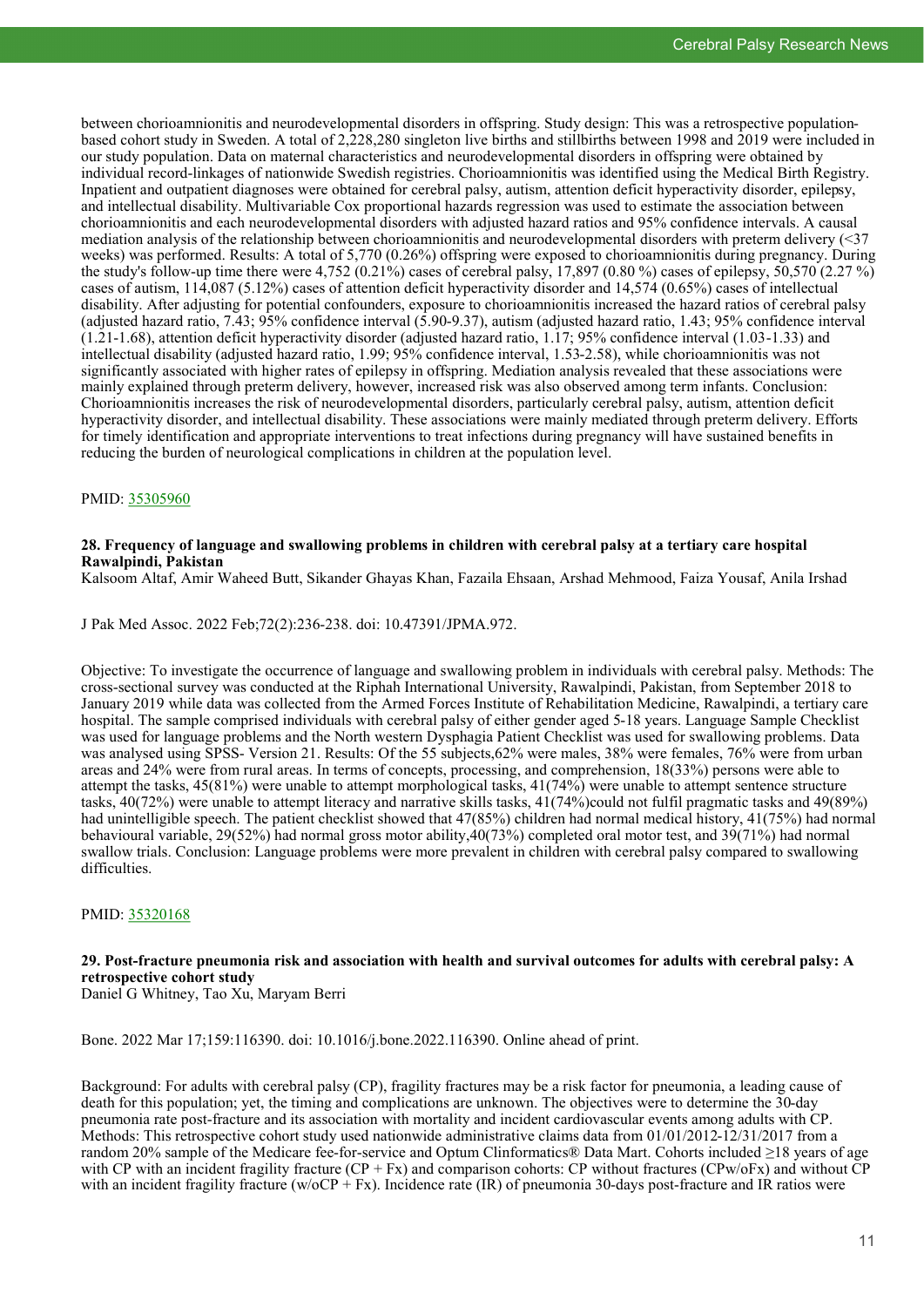estimated by age group: 18-40, 41-64, and  $\geq 65$  years. For CP + Fx, Cox regression examined the association between timevarying pneumonia (within 30-days post-fracture) with mortality and incidence of cardiovascular events 0-30-days and 31-365 days post-fracture. Results: There were 3688 CP + Fx (mean [SD] age, 58.2 [14.9]; 56.4% women), 29,429 CPw/oFx (50.3 [15.8]; 45.9% women), and 363,995 w/oCP + Fx (65.9 [18.3]; 65.5% women). The IR of 30-day pneumonia for CP + Fx was similar across age groups (IR per 100 person-months,  $8.4-11.0$ ) and  $1.77-16.18$ -fold higher (all P < 0.05) than comparison cohorts. Peri/post-fracture pneumonia was associated with an increased rate of mortality (30-day-adjusted HR  $[aHR] = 5.89$ ,  $95\%CI = 3.5\overline{4}$ -9.81; 31-365-day aHR = 2.89, 95%CI = 2.13-3.92), congestive heart failure 0-30-days (aHR = 3.64, 95%CI = 2.01-6.57) and 31-365-days (time-dependent), myocardial infarction 31-365-days (aHR = 2.03, 95%CI = 1.11-3.71), and cerebrovascular disease 0-30-days (time-dependent), without evidence of effect modification by age, sex, or fracture site. Conclusions: Adults with CP are particularly vulnerable to 30-day risk of post-fracture pneumonia and its complications across the adult lifespan and not just in the elderly years.

# PMID: [35307581](http://www.ncbi.nlm.nih.gov/pubmed/35307581)

# **30. Changing trends in cerebral palsy prevalence: an opportunity to consider etiological pathways** Eduardo Villamor

Dev Med Child Neurol. 2022 Mar 23. doi: 10.1111/dmcn.15223. Online ahead of print.

No abstract available

PMID: [35322400](http://www.ncbi.nlm.nih.gov/pubmed/35322400)

# **31. Preeclampsia and Cerebral Palsy in Offspring**

Miltiadis Badagionis, Theodoros N Sergentanis, Panagiota Pervanidou, Emmanouil Kalampokas, Nikolaos Vlahos, Makarios Eleftheriades

Review Children (Basel). 2022 Mar 9;9(3):385. doi: 10.3390/children9030385.

The aim of this systematic review and meta-analysis is to examine the association between exposure to preeclampsia during pregnancy and the occurrence of cerebral palsy in offspring. For this reason, the authors searched PubMed/Medline, EMBASE, and Google Scholar databases (end-of-search: 22 November 2021) and identified the most relevant studies. Then, a metaanalysis of all the eligible studies was performed. Subgroup and meta-regression analyses by study design, degree of adjustment, and geographical region were also conducted. A total of 10 studies were finally included, and no statistical significance was noted in the association between preeclampsia and cerebral palsy (pooled OR =  $1.16$ , 95% CI: 0.77-1.74). The subgroup of studies that provided adjusted odds ratios for any variable except for gestational age showed a statistically significant association (pooled OR = 1.62, 95% CI: 1.36-1.93), whereas the association dissipated in studies also adjusting for gestational age (pooled OR = 1.63, 95% CI: 0.48-5.50). In conclusion, it seems that preeclampsia is not associated with cerebral palsy independently of gestational age; however, further research is needed to shed light on this topic.

# PMID: [35327757](http://www.ncbi.nlm.nih.gov/pubmed/35327757)

#### **32. Neurodevelopmental disorders and somatic diagnoses in a national cohort of children born before 24 weeks of gestation**

Eva Morsing, Pia Lundgren, Anna-Lena Hård, Alexander Rakow, Lena Hellström-Westas, Lena Jacobson, Mats Johnson, Staffan Nilsson, Lois E H Smith, Karin Sävman, Ann Hellström

Acta Paediatr. 2022 Mar 22. doi: 10.1111/apa.16316. Online ahead of print.

Aim: This study investigated childhood diagnoses in children born extremely preterm before 24 weeks of gestation. Methods: Diagnoses of neurodevelopmental disorders and selected somatic diagnoses were retrospectively retrieved from national Swedish registries for children born before 24 weeks from 2007 to 2018. Their individual medical files were also examined. Results: We studied 383 children born at a median of 23.3 (range 21.9-23.9) weeks, with a median birthweight of 565 (range 340-874) grams. Three-quarters (75%) had neurodevelopmental disorders, including speech disorders (52%), intellectual disabilities (40%), attention deficit hyperactivity disorder (30%), autism spectrum disorders (24%), visual impairment (22%), cerebral palsy (17%), epilepsy (10%) and hearing impairment (5%). More boys than girls born at 23 weeks had intellectual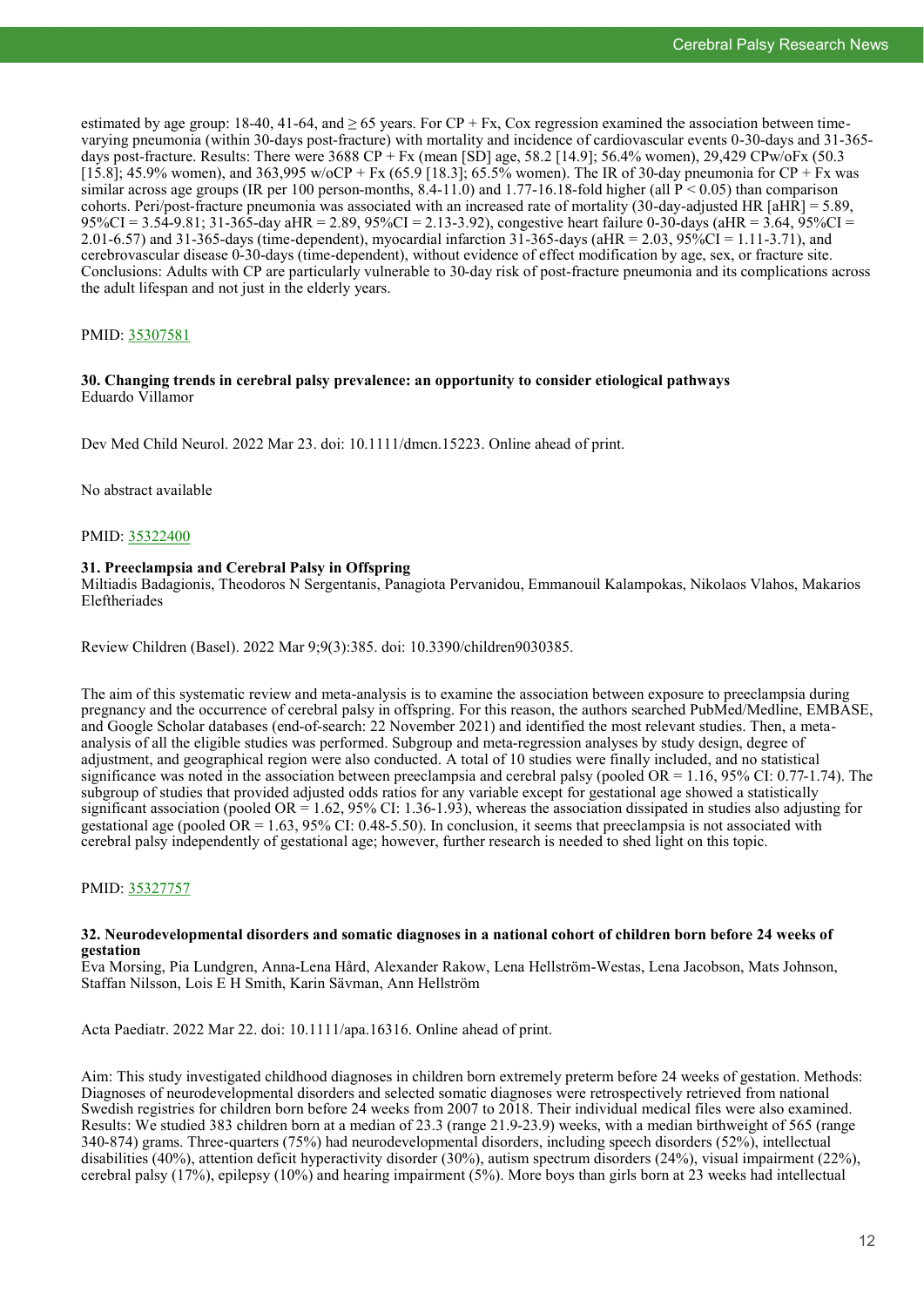disabilities (45% vs. 27%, p < 0.01) and visual impairment (25% vs. 14%, p < 0.01). Just over half of the cohort (55%) received habilitation care. The majority (88%) had somatic diagnoses, including asthma (63%) and failure to thrive/short stature (39%). Conclusion: Most children born before 24 weeks had neurodevelopmental disorders and/or additional somatic diagnoses in childhood and were referred to habilitation services. Clinicians should be aware of the multiple health and developmental problems affecting these children. Resources are needed to identify their long-term support needs at an early stage.

# PMID: [35318709](http://www.ncbi.nlm.nih.gov/pubmed/35318709)

#### **33. Modelling quality of life in children with intellectual disability using regression trees** Peter Jacoby, Katrina Williams, Dinah Reddihough, Helen Leonard, Andrew Whitehouse, Jenny Downs

Dev Med Child Neurol. 2022 Mar 23. doi: 10.1111/dmcn.15206. Online ahead of print.

Aim: To identify factors associated with quality of life (QoL) in children with intellectual disability. We aimed to identify patterns of association not observable in previous hypothesis-driven regression modelling using the same data set from a crosssectional observational study. Method: A questionnaire was completed by 442 caregivers of children with confirmed intellectual disability and a diagnosis of autism spectrum disorder, cerebral palsy, Down syndrome, or Rett syndrome. The Quality of Life Inventory-Disability (QI-Disability) questionnaire was used to assess child QoL. Independent variables described the child's health, functional abilities, community participation, and sociodemographics. The R package rpart was used to build the regression trees. Results: The mean total QI-Disability score was 69.2 out of a maximum 100. The subgroup with the lowest OoL scores comprised children with a high degree of daytime sleepiness (n=74, mean 57.5) while the subgroup with the highest QoL scores (n=91, mean 80.3) comprised children with little daytime sleepiness who participated more frequently in community activities and displayed good eye contact while listening. Interpretation: Regression tree analysis provides insights into the relative importance of associated factors. Sleep problems and community participation were more important than functional abilities in accounting for differences in QoL.

# PMID: [35322406](http://www.ncbi.nlm.nih.gov/pubmed/35322406)

# **34. Quality of Life, Participation, and Functional Status in Cerebral Palsy: A 13-year Follow-up Study** Bilinc Dogruoz Karatekin, Afitap Icagasioglu

Medeni Med J. 2022 Mar 18;37(1):105-112. doi: 10.4274/MMJ.galenos.2022.54920.

Objective: This study aimed to investigate the current status and changes in motor and functional status, participation, and quality of life of individuals with cerebral palsy (CP) during the 13-year follow-up. Methods: Data from the database were retrospectively analyzed, including comorbidities, mobility status, orthotic usage, and information about the rehabilitation program and follow-up. The EuroQol 5-Dimension 3-Level (EQ-5D-3L) was used to measure the health-related quality of life. Results: Of our participants, 38.4% could independently walk 13-years ago, which increased to 51.2% presently. The orthotic usage decreased from 48.7% to 25.6%, and the rate of continuing rehabilitation decreased from 100% to 58.9%. The mean EQ-5D-3L score was 0.36±0.42, and the mean EQ-visual analog scale score was 68±24.01. Conclusions: Individuals with CP and their caregivers should be aware that CP is a lifelong disease and their continuity in rehabilitation programs should be encouraged. Independence in daily life activities should be aimed and participation in social life should be ensured.

# PMID: [35306797](http://www.ncbi.nlm.nih.gov/pubmed/35306797)

#### **35. Functional and environmental predictors of health-related quality of life of school-age children with cerebral palsy: A cross-sectional study of caregiver perspectives** Milena Milićević

Child Care Health Dev. 2022 Mar 19. doi: 10.1111/cch.13007. Online ahead of print.

Background: Caregivers' reports often serve as a decision-making guide in the treatment and rehabilitation of children with cerebral palsy (CP). This study identified predictors of the caregiver-reported health-related quality of life (HRQoL) of schoolage children with CP. Methods: A cross-sectional study was conducted using the convenience sample of 108 children with CP